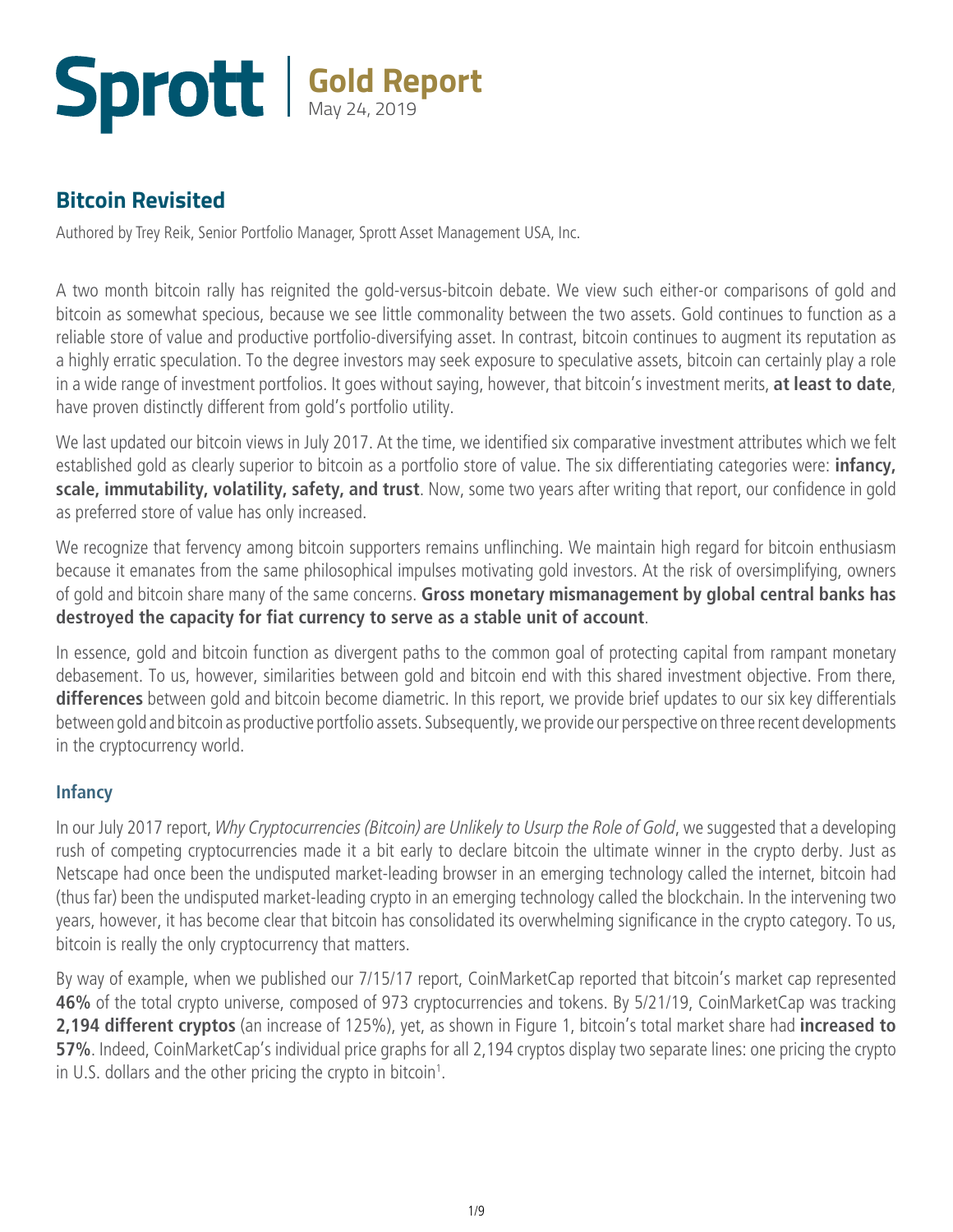May 24, 2019



**Figure 1: Total Cryptocurrency Market Share of Ten Leading Cryptocurrencies**  (4/28/13-5/24/19) Zoom 1d 7d 1m 3m 1y YTD **ALL** From Apr 28, 2013 To May 24, 2019

Source: CoinMarketCap.com.

Since the original explosion in crypto offerings in late-2017, the vast majority of cryptocurrencies and tokens have been exposed as fraud, folly or less. During the same span, the majority of crypto talent and innovation has funneled towards developing bitcoin infrastructure and applications. Critical to blockchain disciples, for example, bitcoin is the **only** crypto network based on truly decentralized architecture. Indeed, while we cannot comment on all 2,194 cryptos, our due diligence confirms that among the top-10 cryptos (86.8% of total crypto market cap) **only** bitcoin is truly decentralized—the other nine products have sponsors with disqualifying control or influence.

#### **Scale**

In our 7/15/17 report, we somewhat naively reported that total bitcoin in circulation numbered **roughly** 16.5 million units. Since that date, the global bitcoin computer network has been minting exactly 12.5 new bitcoin **every 10 minutes**. Therefore, the total number of bitcoin in circulation by 7:00 pm EST on 5/21/19 had increased to 17,714,350 (we have learned to be precise when quoting bitcoin statistics). At \$7,974.81 per bitcoin pop, this meant that total bitcoin market cap at 7:00 pm on 5/21/19 measured \$141,268,585,882. While any asset measuring \$141 billion is nothing to sneeze at, we do find it a bit of a head-scratcher as to why such a tiny amount of dedicated global capital receives such widespread attention. After all, there are individual hedge funds of comparable size to bitcoin's entire market cap!

Further, the negligible amount of global capital engaged in bitcoin trading circulates at breathtaking velocity. For example, during the 24 hours prior to our 7:00 pm 5/21/19 snapshot (described in above text), bitcoin trading volume measured 3,182,475 units, or **18%** of all existing bitcoin. In other words, the bitcoin stock now trades at a rate equivalent to **100% turnover every 5½ days!** With all due respect, how does such a tiny, hyper-traded asset even garner **consideration** as a store of value?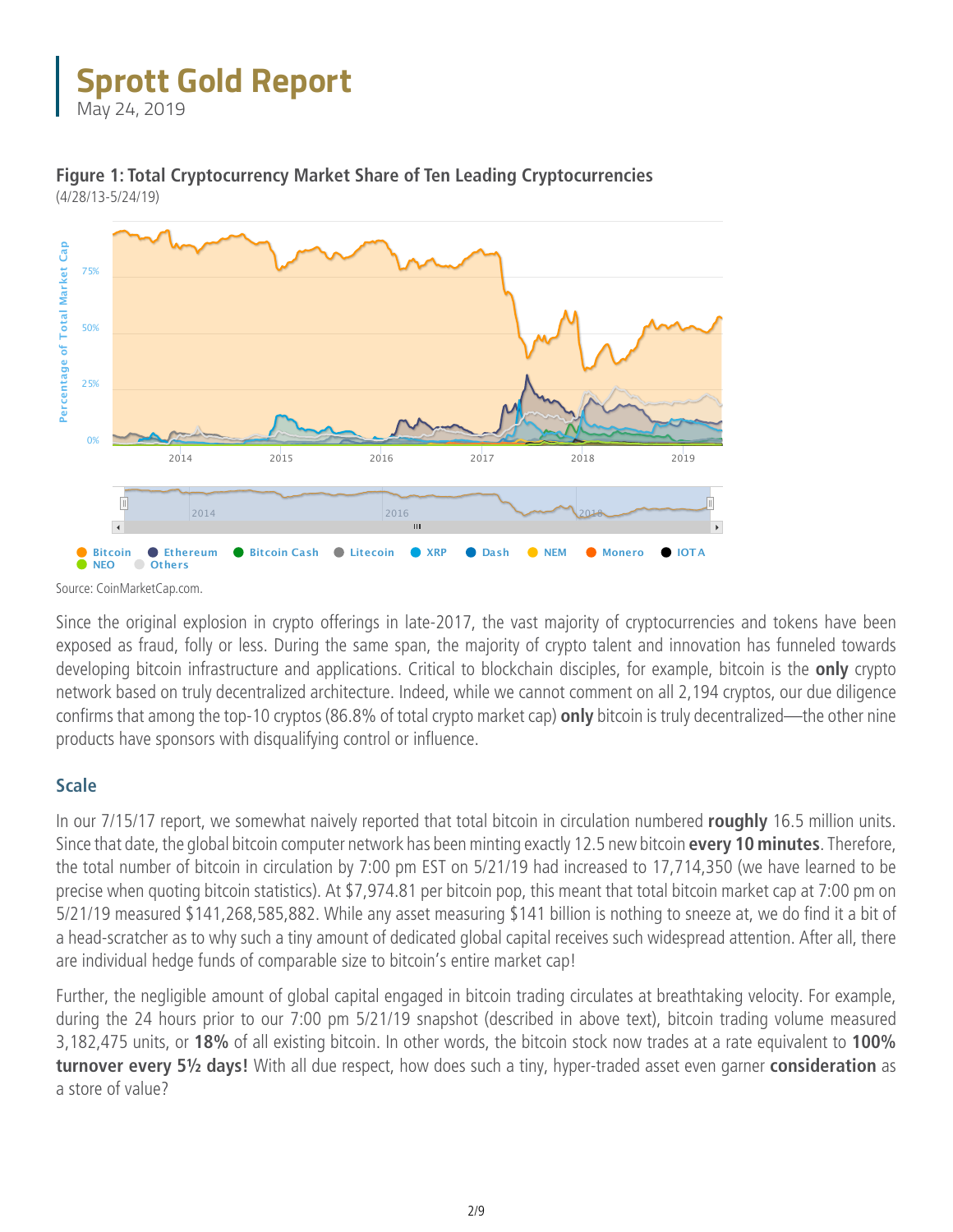May 24, 2019

While gold market statistics can never compare with the precise mathematics of blockchain algorithms, we would observe that bitcoin's \$141 billion market-cap at 7:00 pm on 5/21/19 measured a minuscule **1.7%** of the **\$7.93 trillion** value of the 193,472-tonne above-ground gold stock as measured by the World Gold Council "WGC" (1/31/19). Point being, while bitcoin may represent an alluring speculation for temerarious **individual** investors, it is hard to fathom how its comparatively inconsequential market-cap will compete with gold on an **aggregate** scale anytime in the foreseeable future. We simply don't buy the argument that revaluing bitcoin by adding a few zeroes to its dollar price will accomplish the trick of significance. Indeed, despite consistent anecdotes of imminent institutional gearing, we have yet to encounter significant testimonial from high-net-worth investors on bitcoin's behalf (from high profile bitcoin promoters: absolutely; from significant investors: not so much).

An oft-cited allure of bitcoin is its hard cap at 21 million units. The argument goes that this hard cap makes bitcoin even more precious than gold. Well, it is interesting to note that the current rate of bitcoin mining dilution runs **over 100% higher** than the current rate of gold mining dilution. The current annual bitcoin mining rate of 657,000 units represented **3.85%** dilution of the existing bitcoin stock during the past twelve months. In contrast, WGC estimates that global gold mine production diluted the above ground gold stock at less than **half** that pace during the prior year. Gold miners harvested 3,502.8 tonnes of new supply during 2018, or only **1.84%** of the 189,969 tonnes of above-ground supply.

In the interests of full disclosure, crypto aficionados attribute bitcoin's recent rally at least in part to an anticipated "halving" event anticipated on May 22, 2020. At some hour on that future date, the algorithms controlling creation of new bitcoin are scheduled to cut the rate of issuance **in half** to 6¼ bitcoin for each of the next 210,000 bitcoin blocks—one every 10 minutes—for the following four years (until May 2024). This means that for four years beginning May 2020, the limits of mathematics will be diluting the existing bitcoin stock at **exactly the same rate** that the rules of nature will be diluting the above-ground gold stock. To bitcoin pros we pose the question, "Is halving every **four years** really a tradeable event?"

#### **Immutability**

No category of gold-bitcoin comparison resembles a Rorschach ink blot more than relative perceptions of immutability. From the gold perspective, for over 5,000 years, an ounce of gold has been exactly the same: an ounce of gold. There are no variations or imitations. Central banks hold gold because of its extraordinary density and rarity. There is no society on earth which does not regard gold as valuably precious. Gold is virtually indestructible. Gold never tarnishes. Gold is immutable.

Bitcoin, in comparison, is a string of code generated by software protocols and cryptographic algorithms. While a sophisticated programmer might take comfort in transparency of the blockchain ledger, this type of intellectual security eludes many investors outside the Bay area and lower Manhattan. For most investors, bitcoin is shrouded in a dense cloak of ambiguity because underlying protocols are unknowable.

In short, our views of comparative immutability between gold and bitcoin have not changed one iota since our July 2017 report. We can't help but wonder what happens to bitcoin when the power goes out!

#### **Volatility**

We provide below, for collective consideration, a comprehensive synopsis of bitcoin's **entire trading history**.

Legend and ledger suggest Satoshi Nakamoto mined the original "genesis" block of 50 bitcoin at 18:15:05 (GMT) on 1/3/09. On 1/12/09 the first bitcoin transaction (block #170) occurred from Satoshi Nakamoto to Hal Finney. On 10/5/09, the first dollar exchange value for bitcoin was published at  $$1=1,309.03$  bitcoin (\$0.00076). On 5/22/10 (with bitcoin valued at \$0.0025), Laszlo Hanyecz conducted the first online bitcoin purchase: a Papa John's pizza for \$25.00 (10,000 bitcoin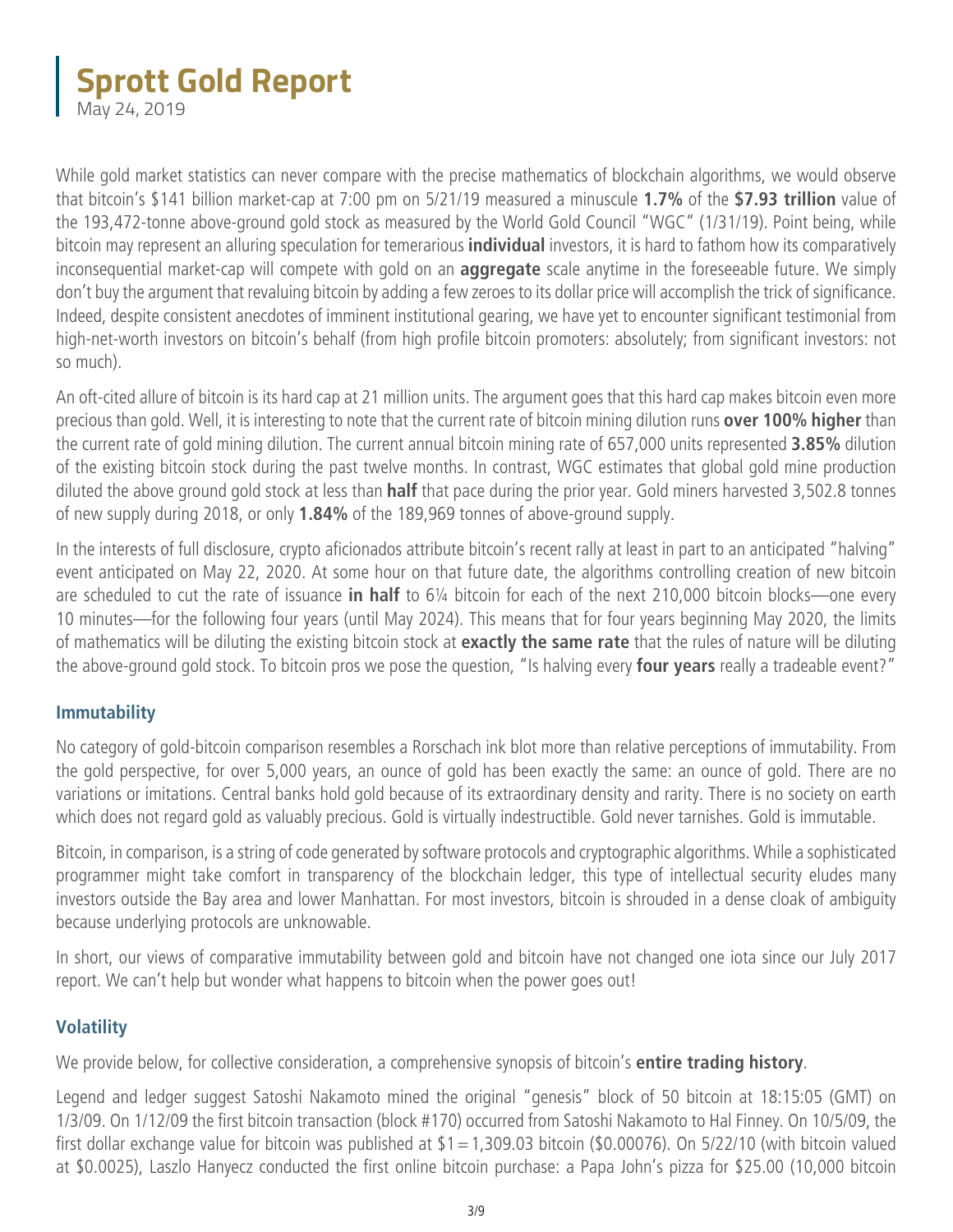May 24, 2019

now worth roughly \$80 million). Between 7/12/10 and 11/6/10, quoted bitcoin prices rose from \$0.008 to \$0.50, and by 12/31/2012 reached \$13.51.

During November 2013, bitcoin surged 446%, from \$208.18 on 11/1/13 to \$1137.00 on 11/29/13, before declining 86% to \$160.37 by 1/14/15. Bitcoin finally regained the \$1,000-level on 1/2/17, and first traded higher than one ounce of spot gold2 on 3/2/17 (intra-day high of \$1,292.61). From there, bitcoin surged to its all-time high of \$19,511.00 on 12/18/17, before declining 84% to a 12/14/18 low of \$3,136.04. In the current trading chapter, bitcoin has surged to a 5/16/19 high of \$8,386.13. It is obviously anyone's guess where bitcoin heads from here.

In contrast, since bitcoin first exceeded the spot gold price on 3/2/17, the entire trading range for spot gold has been between \$1,160.27 (8/16/18) and \$1,366.18 (1/25/18), or a 17.7% range as measured from the low.

As investors contemplate gold and bitcoin as alternate options for portfolio store-of-value, we will simply let the above statistics speak for themselves.

### **Safety**

For thousands of years, no asset has been more alluring for plunder or theft than gold. Consequently, modern society has developed lots of dependably safe options for owning and storing bullion. On the bitcoin side of the ledger, while significant progress has been made in safekeeping (cold-storage wallets, etc.), treacherous vulnerabilities still remain along the "last 10 yards" of interaction with even the largest and most sophisticated crypto exchanges. On 1/29/19, U.S.-based cyber security firm CipherTrace published a report outlining \$1.7 billion in publically disclosed 2018 cryptocurrency scams and thefts, including \$950 million in thefts from crypto exchanges and wallets (up 257% from \$266 million in 2017) and \$725 million from exit scams such as fraudulent initial coin offerings and phony exchanges (up 1200% from \$56 million in 2017). CipherTrace CEO Dave Jevans commented,

"These numbers only represent the loot from crypto crimes that CipherTrace can validate; we have little doubt that the true number of crypto asset losses is much larger."

Sure enough, CipherTrace reported on 4/30/19 that crypto losses soared to \$1.2 billion during the **first quarter** of 2019, including an \$851 million fraud at major crypto exchange Bitfinex, \$195 million in fresh exit scams and \$154 million in thefts from exchanges and wallets.

Finally, on 5/8/19 it became patently clear that no crypto institution is immune from hacking when the world's largest crypto exchange, Hong Kong-based Binance, reported theft of 7,000 bitcoin (\$41 million) from the exchange's hot wallet in a single phishing transaction. Binance CEO Changpeng Zhao lamented that the hacker's withdrawal slipped by the exchange's security protocols because it was perpetrated "at the most opportune time," and was structured in such a manner that it "passed our existing security checks."

In our view, the crypto world still has lots of work to do in the safekeeping department.

#### **Trust**

Marc Andreessen has suggested that the truly disruptive breakthrough of bitcoin is that its technology enables a "distributed network of trust." In essence, the blockchain ledger substitutes for knowledge of counterparties. Unfortunately, the blockchain establishes this trust by recertifying all prior transactions in every new transaction by way of an inordinately costly process called "proof of work." Consequently, blockchains will always be subject to the "blockchain trilemma," which asserts that it is impossible for any ledger to satisfy the three countervailing aims of correctness, decentralization and cost efficiency.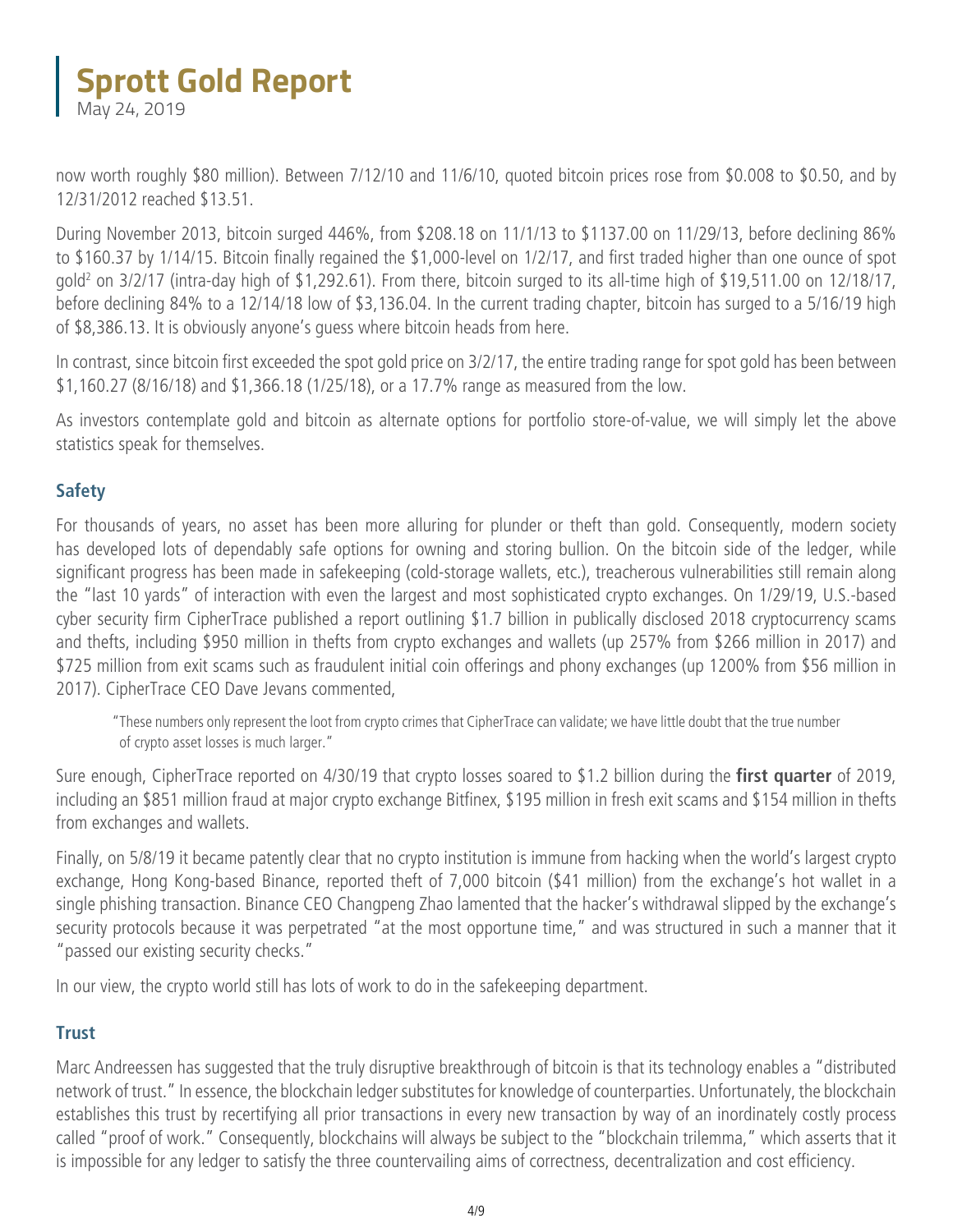May 24, 2019

By way of example, the bitcoin blockchain is already so unwieldy that in order for the bitcoin computer network to self-fund the cost of processing each incremental block, it now must create and award 12.5 bitcoin every 10 minutes to motivate the competing processors. In other words, in order to defray the cost of maintaining bitcoin's "proof of work" ledger, the bitcoin network must **create out of thin air roughly \$100,000 worth of new bitcoin every 10 minutes**. When bitcoin hits its 21 million unit hard cap, where is the capital going to come from to power the gargantuan power needs of the bitcoin computer network?

#### **A Trio of Recent Crypto Developments**

- 1. With respect to the performance of gold versus bitcoin as portfolio store of value, we find relevance in examining the comparative performance of both assets during Q4 2018 equity-market turbulence. Between Chair Powell's "long way from neutral comment" on 10/3/18 and Secretary Mnuchin's convening of the President's Working Group on Financial Markets on Christmas Eve, the S&P 500 Index<sup>3</sup> declined 19.6%. Over the same span, spot gold rose 6.0% (from \$1,197.35 to \$1,269.13), and the NYSE Arca Gold Miners Index rose 11.7%. In comparison, **bitcoin declined 36.9%** (from \$6,438.41 to \$4,063.94). This type of relative performance during a period of pronounced market stress only reaffirms our suspicion that bitcoin, at least to date, functions more like a speculative asset than a *bona fide* store of value.
- 2. On 5/13/19, Flexa launched a new crypto payment network allowing customers to spend cryptocurrencies in physical stores. In essence, shoppers use Flexa's "SPEDN" app to generate a QR code to scan for items at checkout registers. The merchant receives immediate payment in dollars, and the equivalent amount of cryptocurrency is debited from the customer's cryptocurrency wallet in the SPEDN app. The breakthrough here is that merchants have been hesitant to accept cryptos directly because doing so exposes them to crypto price volatility and slow blockchain transaction speeds. Joining the rollout fanfare were participating merchants GameStop, Nordstrom, Whole Foods, Caribou Coffee, Jamba Juice and Crate & Barrel. After all, the merchants receive dollars and have no further crypto headache.

While this all sounds pretty cool, Flexa neglected to highlight during its SPEDN launch that purchasing a Jamba Juice smoothie for \$7.95 will create an independent sale tax lot of \$7.95 worth of bitcoin for the smoothie purchaser. Because the IRS classifies all cryptocurrencies as property, this \$7.95 sale lot will need to be matched against an offsetting bitcoin purchase lot (with complete price-and-date cost information) and reported on Schedule D to Form 1040 on the smoothie purchaser's federal tax returns.

Indeed, **every** crypto sale lot for Jamba Juice smoothies, GameStop video games, and Crate & Barrel cutlery **must** be matched against a crypto purchase lot, and should that specific lot have been purchased fewer than 12 months prior to the product purchase, any gain on the liquidated crypto would be taxed as ordinary income by the IRS. For successful crypto investors, this can amount to quite the expensive smoothie! The good news for health nuts, gamers and aspirational home outfitters is that gains on crypto sales to purchase such items are eligible for long-term capital gain tax treatment if the prior crypto holding period exceeded one year. As long as one employs a fulltime accountant, Flexa's SPEDN app serves as an exciting example of digital progress enhancing societal productivity!

3. In early May, Grayscale, the world's self-proclaimed "largest digital currency asset manager" launched an edgy 40-second video entitled ["Drop Gold." https://dropgold.com/](https://dropgold.com/) In the video, two sharply dressed millennials, apparently on an epiphanyrelated adrenalin rush, gallop through a Wall Street stage-set of pinstriped elders struggling to push gold bars around in shopping carts, hand trucks and, yes, even chains. The ad's acerbic narrative runs,

"Why did you invest in gold? Are you living in the past? In a digital world, gold shouldn't weigh down your portfolio. You see where things are going. Digital currencies like bitcoin **are** the future. They're secure, borderless, and unlike gold, they actually have utility. Leave the pack behind. It's time to drop gold. Go digital. Go Grayscale."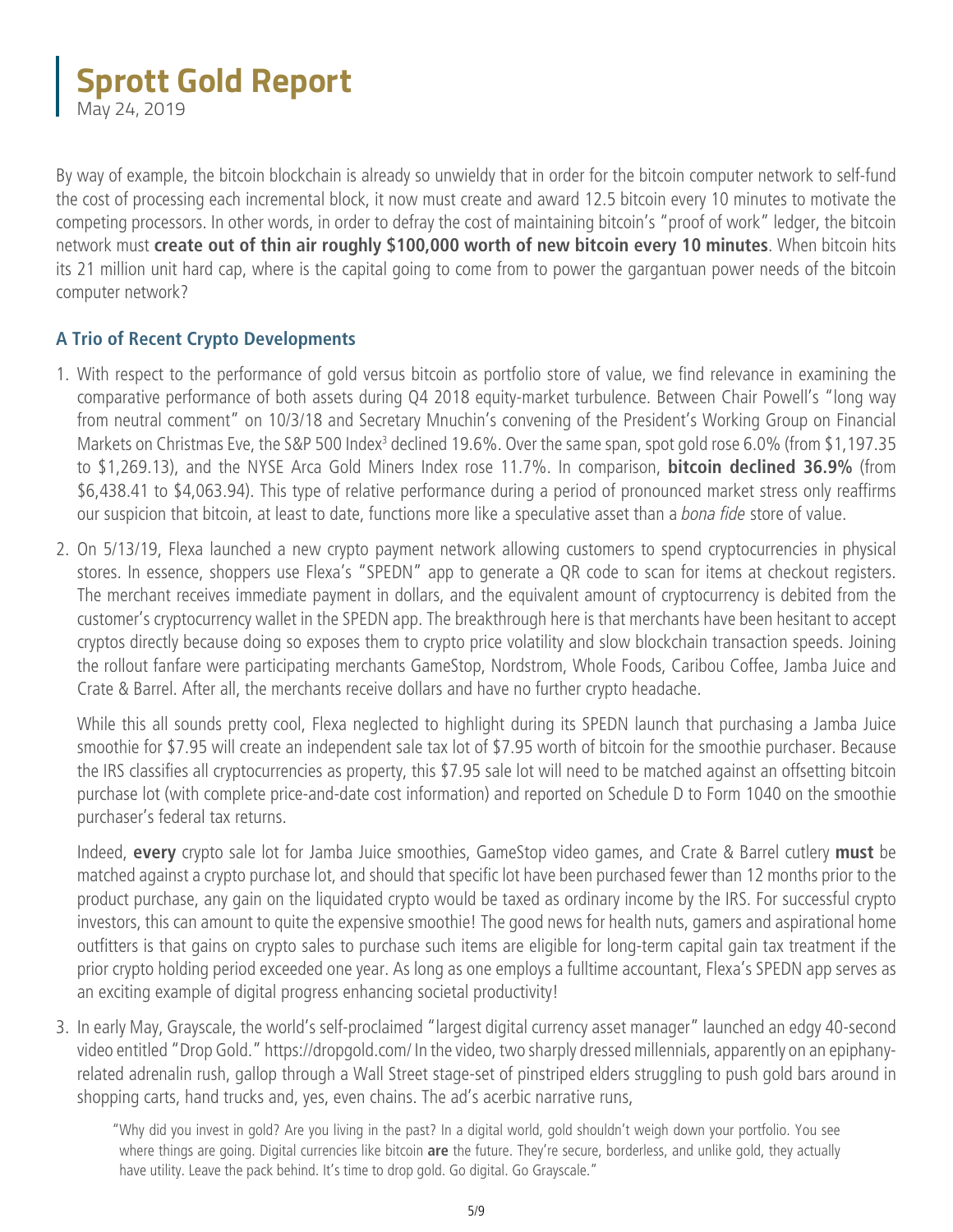May 24, 2019

 First of all, we have always been fascinated by crypto promoters' obsession with gold. After all, bitcoin is nothing but a cryptographic algorithm, and Satoshi left no instructions as to how bitcoin should be visually portrayed. As far as bitcoin is concerned, thumbtacks would suffice. Yet, bitcoin **purveyors** overwhelmingly embrace versions of the image in Figure 2, best described as a one-ounce gold coin with a nifty bitcoin-type dollar sign superimposed at the coin's center. **How provocative!**



#### **Figure 2: Representative Bitcoin Depiction** (5/17/19)

Second, the derogatory depiction of gold in the Grayscale video belies to us a bit of a Freudian complex. After all, why would images of downtrodden and shackled gold owners ever be needed to motivate intelligent investors to embrace the forwardlooking digital freedom of Grayscale? Well, one reason might be that shares of the Grayscale Bitcoin Trust have traded at an **average 48% premium** to the underlying value of the Trust's bitcoin holdings during the past two years. Wow! In the contemporary environment of fee compression, glossing over a 48% premium to underlying NAV is certainly a challenge fit for Madison Avenue creativity.

Let's flip our Grayscale interrogative on its head. Why would investors **routinely** pay a 48% premium to purchase the same fungible bitcoin available on free cellphone apps on a 24/7 basis from roughly 130 bitcoin exchanges? **The answer is that serious investors remain petrified by the prospect of bitcoin theft or loss**. On top of the prevalent security threats we have outlined above, there are legions of examples of investors losing their bitcoin simply because they misplaced or forgot their bitcoin ownership keys. When this occurs, the bitcoin are lost forever.

It turns out that a primary reason investors pay a 48% premium to own their bitcoin with Grayscale is that the firm outsources storage of all of its investors' bitcoin to Xapo, an infamously secretive Hong Kong-based crypto custodian priced far beyond the reach of the average individual investor. Xapo's CEO, Argentinian entrepreneur Wences Casares, observes,

"We've built a fortress. Secure bitcoin storage is what we do best. We've developed a new standard in bitcoin security that protects your assets by using man, machine and even a mountain to keep your money safe."

Source: Cryptoline News.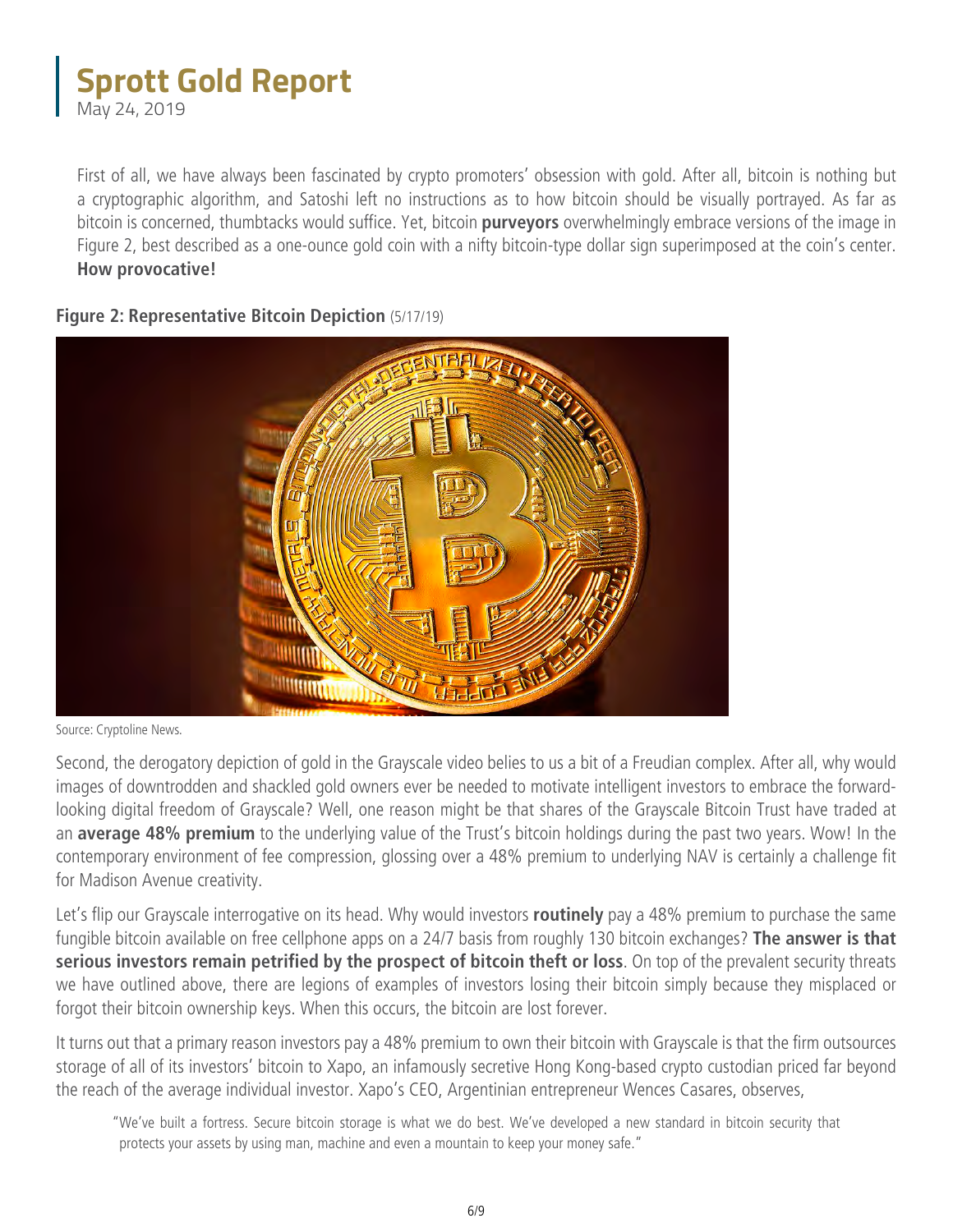### **Sprott Gold Report** May 24, 2019

The central challenge to bitcoin storage is protecting the owners' private, cryptographic keys (which form a pair with particular, public-facing keys on the bitcoin network to provide access to the owners' bitcoin). These private keys must be digitally stored off line (so they can't be hacked), in a secured setting (so they can't be physically stolen), and ensconced in a Faraday-type enclosure (immune to electromagnetic impulses which might wipe stored code away). To begin with, Xapo divides every bitcoin owner's digital private keys equally amongst at least three different vaults on three different continents. As shown in Figure 3, the Xapo vault on the European continent is located inside a decommissioned Swiss military bunker dug into a granite mountain near Attinghausen, Switzerland.



**Figure 3: Xapo's European Continent Bitcoin Vault, Attinghausen, Switzerland** (10/17/17)

Joon Ian Wong, a journalist from Quartz Media and one of the few human beings ever permitted to view Xapo's Swiss bunker, published the following description 10/17/17:

"The entrance to the vault is located at the end of a single-lane road at the foot of a mountain, blocked by a 10-foot steel fence. The bunker's concrete door leads into a lobby where prospective visitors are fingerprinted and photographed before entering a bulletproof glass case, which is opened on the other side by a security professional.

An ID card check later, and a visitor must then pass through a set of steel revolving doors into the bowels of the mountain. At the end of a 300-foot passageway are a pair of nuclear-grade blast doors. A second glass cage awaits, followed by a white door that leads to a cooling unit and a second door that even visitors are not allowed to access. Past that door is the vault's operations room and the cold room where storage of client's private keys actually takes place. The cold room is surrounding by a steel plate Faraday cage to guard against electromagnetic attacks.

Source: Quartz Media.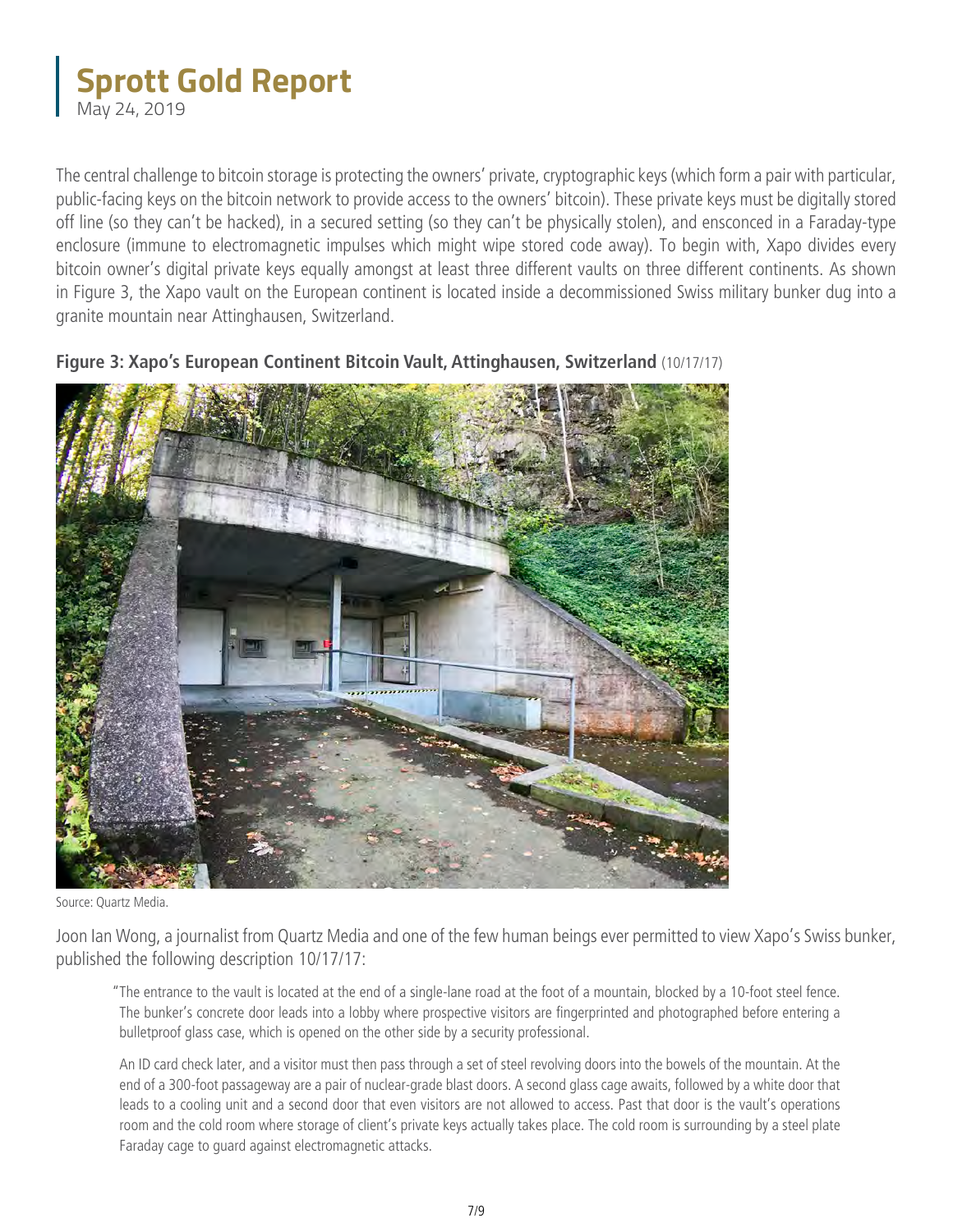### **Sprott Gold Report** May 24, 2019

The cold room can't actually be entered; it's sealed with tape to prevent tampering. Operators interact with the offline servers beyond via cables running into the cold room. Those operators have their actions checked by independent operators at two other Xapo vaults, which must be located on two separate continents.

All told, it takes about two days to withdraw a client's bitcoin from storage."

All we can say is that if this is the security Grayscale deems necessary to protect its clients' bitcoin, it certainly makes the firm's "Drop Gold" campaign disturbingly disingenuous! A far more honest appeal to gold investors might have been, "Drop your shopping carts, hand trucks and chains and join us in the digital freedom of an abandoned military bunker!"

Our polite response to the Grayscale parody is best summarized, "Different strokes for different folks!"

Sincerely,

Trey Reik Senior Portfolio Manager Sprott Asset Management USA, Inc. 203.656.2400